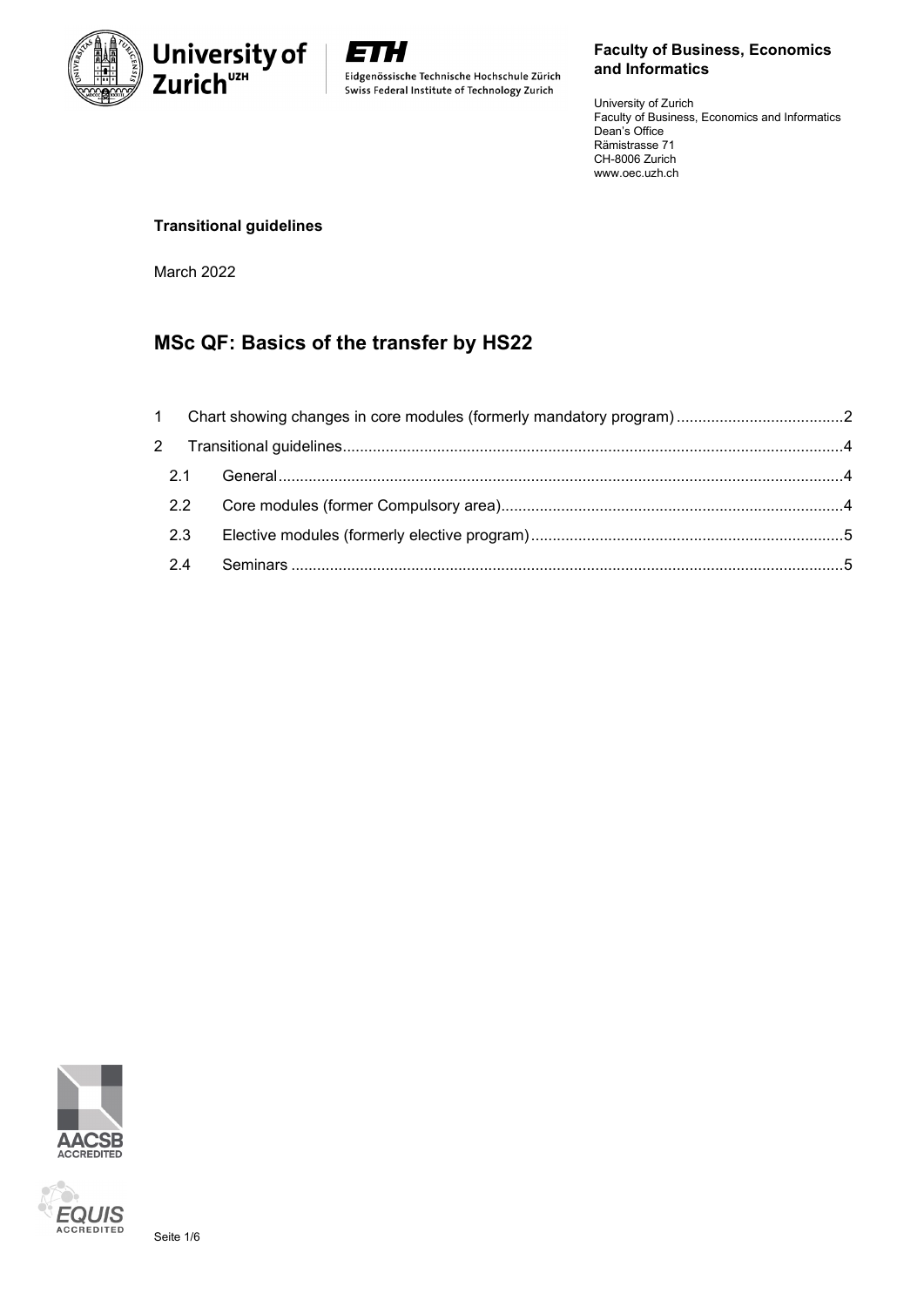

<span id="page-1-0"></span>**1 Chart showing changes in core modules (formerly compulsory program)**

**Modules from the former compulsory program 33 ECTS credits**

**Core modules from HS22 / FS23 new: 36 ECTS credits** (according to study regulations appendix A3)



## **CORE FIN core elective area**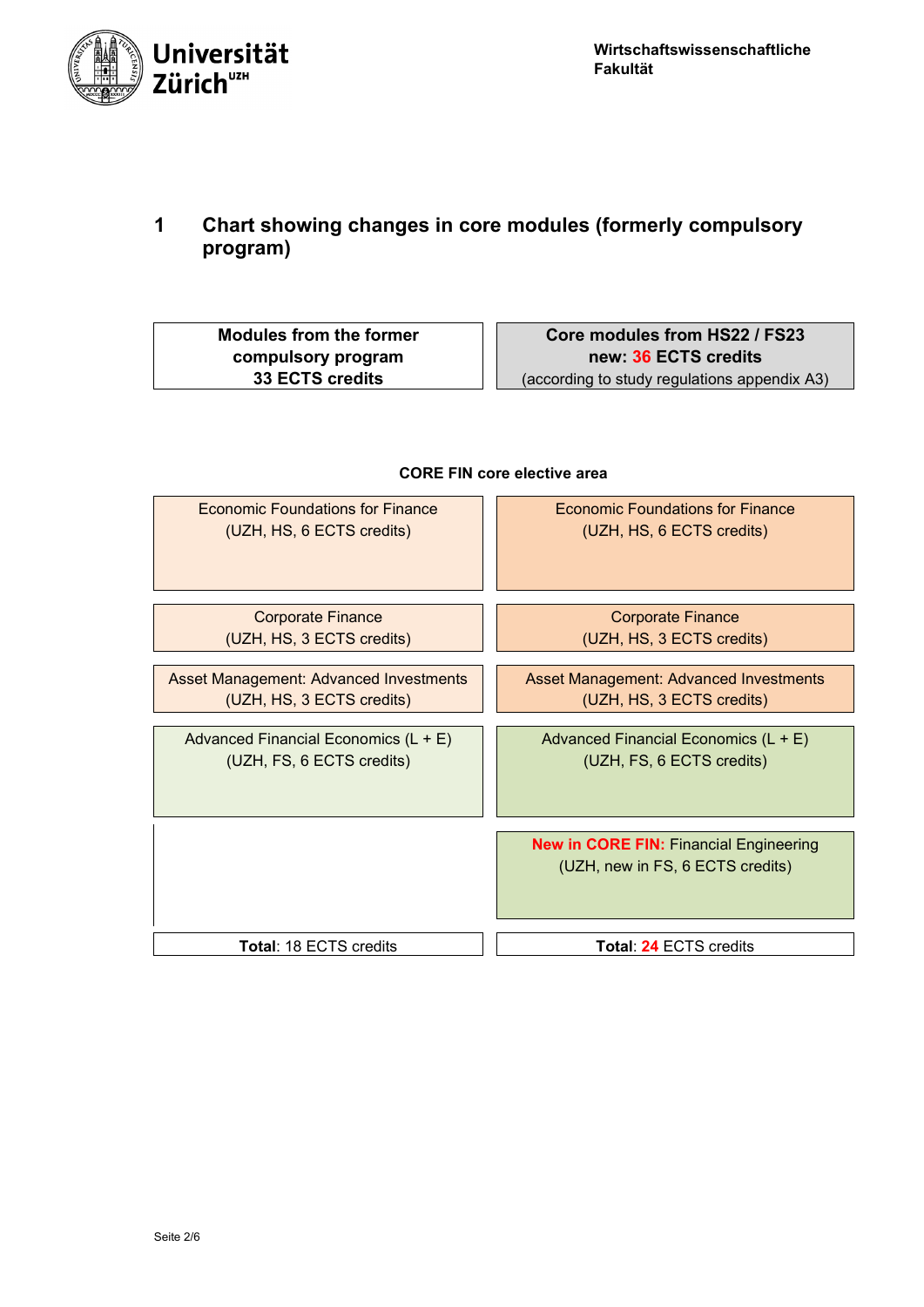

## **CORE MF core elective area**

| <b>Mathematical Foundations for Finance</b><br>(ETH, HS, 4 ECTS credits)                           | <b>Mathematical Foundations for Finance</b><br>(ETH, HS, 4 ECTS credits)                      |
|----------------------------------------------------------------------------------------------------|-----------------------------------------------------------------------------------------------|
|                                                                                                    | <b>New: Statistical Foundations for Finance</b><br>(UZH, HS, 6 ECTS credits)                  |
| <b>Financial Engineering</b><br>(UZH, HS, 6 ECTS Credits)                                          | See above, new in CORE FIN                                                                    |
| <b>Quantitative Risk Management</b><br>(ETH, FS, 4 ECTS credits)                                   | <b>Quantitative Risk Management</b><br>(ETH, FS, 4 ECTS credits)                              |
| Computational Methods for Quantitative Finance:<br><b>PDE Methods</b><br>(ETH, FS, 6 ECTS credits) | <b>New module title: Numerical Methods for</b><br><b>Finance</b><br>(ETH, FS, 6 ECTS credits) |
|                                                                                                    |                                                                                               |
|                                                                                                    | <b>New: Mathematics for New Technologies in</b><br>Finance<br>(ETH, FS, 4 ECTS credits)       |
| <b>Continuous Time Quantitative Finance</b><br>(UZH, FS, 3 ECTS credits)                           | No longer in CORE                                                                             |

**Table 1: Change core modules MSc UZH ETH in Quantitative Finance**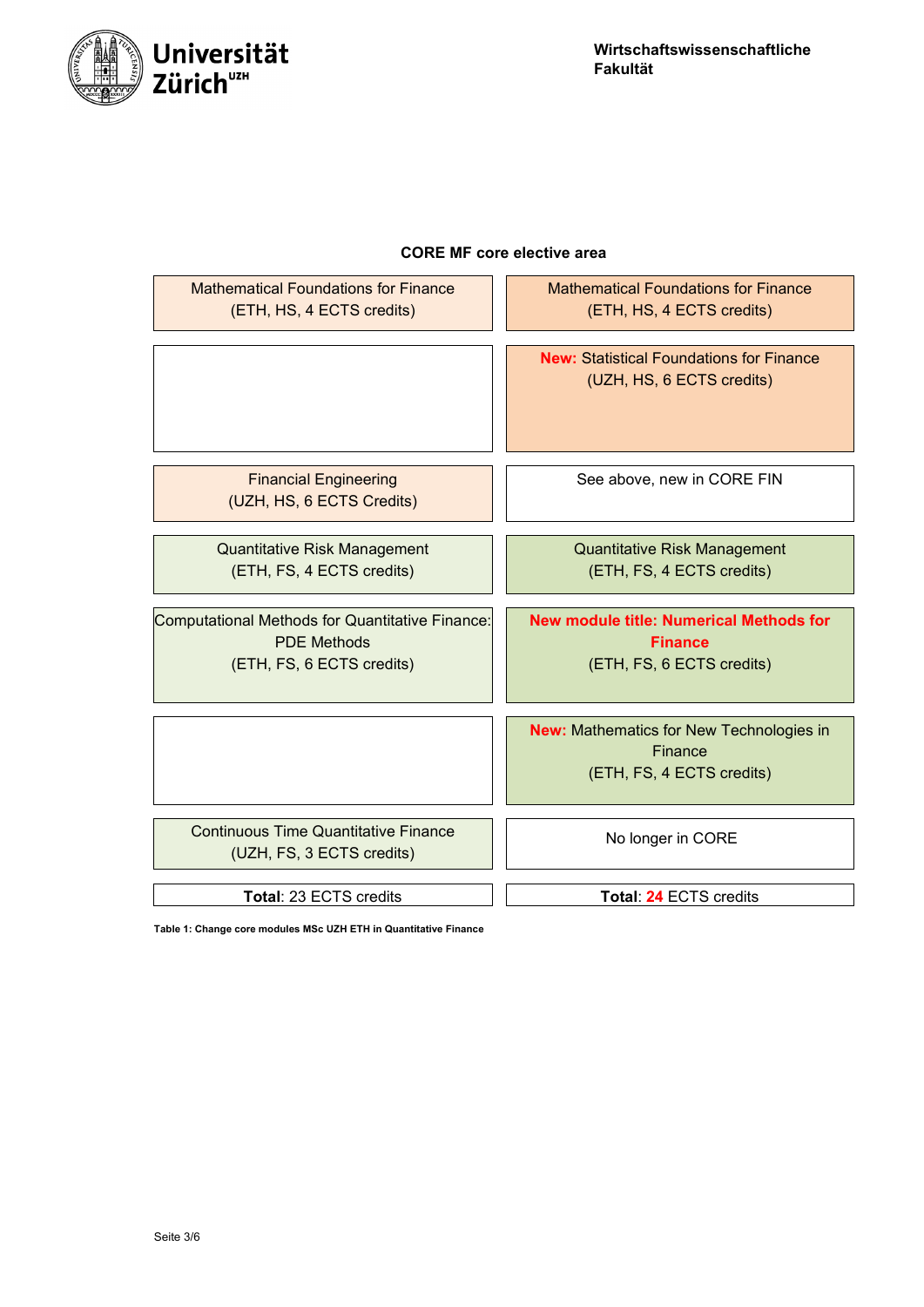

## <span id="page-3-1"></span><span id="page-3-0"></span>**2 Transitional guidelines**

## **2.1 General**

- − All students will be transferred to the new regulations RVO22<sup>[1](#page-3-3)</sup> with the associated program regulations SO22 MSc QF as of HS22. The semester enrollment is the same for all students.
- − Those who have already earned ECTS credits for the program will find out below how to transfer to the new curriculum.

## <span id="page-3-2"></span>**2.2 Core modules (former compulsory area)**

- **2.2.1 Complete acquisition of 33 ECTS credits from core modules (former compulsory modules) up to and including FS22**
- − Students who have **already acquired 33 ECTS credits from core modules (former compulsory modules) up to and including FS22** (including at least 9 ECTS credits from the area EF and at least 9 ECTS credits from the area MF) meet the requirements for the core modules.
- The Master's program can be completed by FS23 according to the "old" curriculum (program regulations version 1.1 of May 23, 2017). The degree must be completed no later than the graduation date of October 2023.
- − Previous modules will still be credited towards the degree.
- − Previous failed attempts will continue to be taken into account.
- − **ECTS credits from core modules (formerly compulsory area) acquired beyond the 33 ECTS credits** can be credited towards the corresponding elective area (formerly core elective program).

## **2.2.2 Acquisition of less than 33 ECTS credits from core modules (former compulsory modules) up to and including FS22**

- **a) Graduation according to the old program regulations by FS23 at the latest**
- − Students who have **not yet acquired 33 ECTS credits from core modules (former compulsory modules) up to and including FS22** can acquire the missing ECTS credits with the new core modules. A degree with only 33 ECTS credits from core modules (formerly compulsory modules) is possible up to and including FS23 at the latest (latest graduation date in October 2023). At least 9 ECTS credits from the area EF (new CORE FIN) and at least 9 ECTS credits from the area MF (new CORE MF) must still be acquired.
- − The module "Financial Engineering" can be assigned either to the area EF (new CORE FIN) or to the area MF (new CORE MF).
- − Previous failed attempts will still be taken into account.
- − **ECTS credits from core modules (formerly compulsory area) acquired beyond the 33 ECTS credits** can be credited in the corresponding elective area (formerly core elective program).

<span id="page-3-3"></span><sup>1</sup> Framework Ordinance for the Joint Degree Master's Program "Quantitative Finance" at the Faculty of Business, Economics and Informatics of the University of Zurich and the Department of Mathematics of ETH Zurich (RVO MSc QF UZH ETH Zurich) of 8 November 2021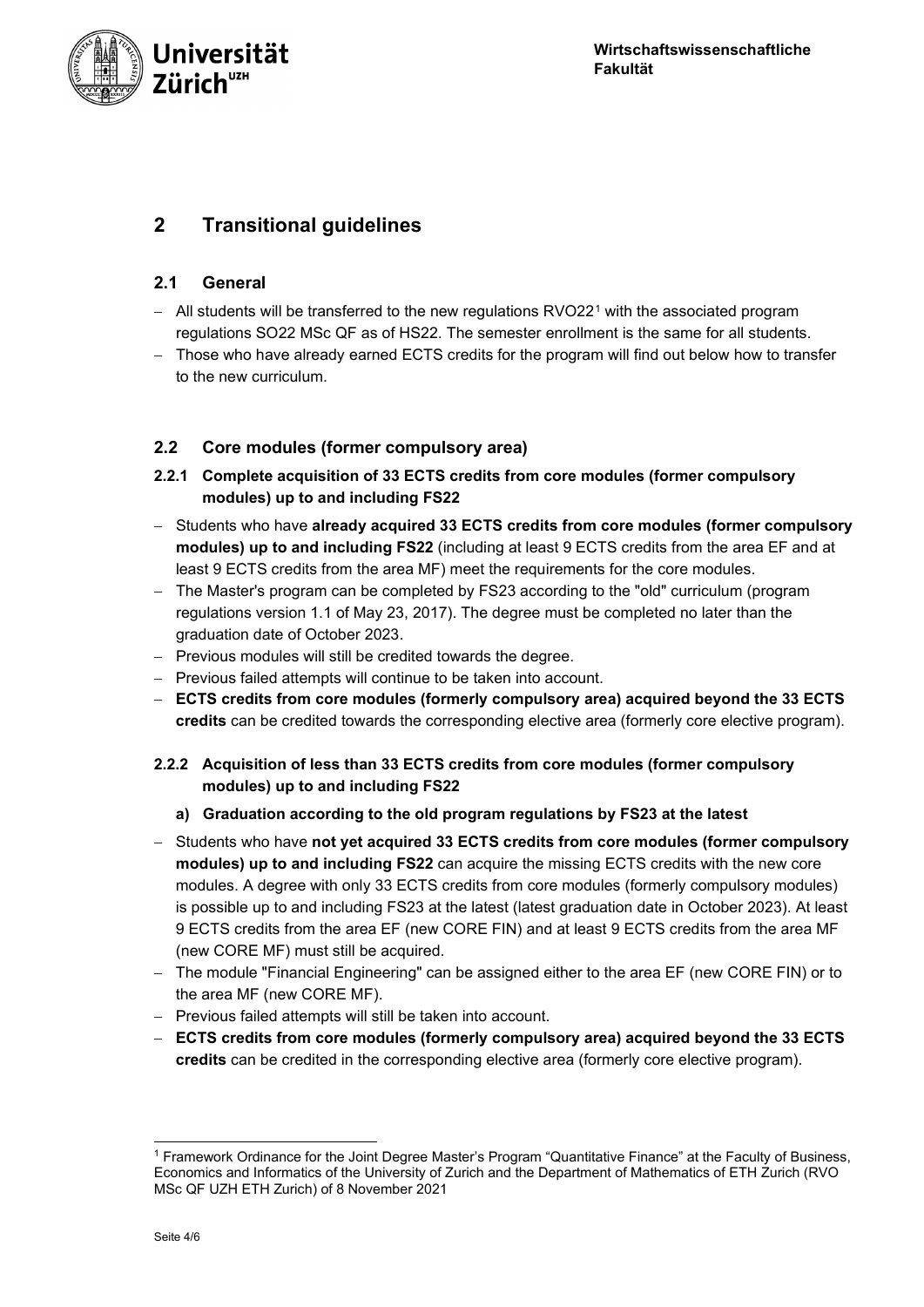

### **b) Graduation according to new program regulations from HS23 or before**

- − A degree according to the new program regulations can be awarded as early as HS22 (i.e. as of the graduation date February 2023) if all requirements are met.
- − For a degree as of HS23 (i.e. as of the graduation date February 2024), it is mandatory to fulfill the requirements of the new program regulations, i.e. **36 ECTS credits from core modules** (formerly compulsory program) and **24 ECTS credits from elective modules** (formerly core elective program). The requirements for the areas CORE FIN and CORE MF as well as for the elective areas FIN and MF have to be fulfilled.
- − The core module "Financial Engineering" must be credited towards the new elective area CORE FIN.
- − Previous failed attempts will continue to be taken into account.
- − **ECTS credits from core modules (formerly compulsory area) acquired beyond the 36 ECTS credits** can be credited in the corresponding elective area (formerly core elective program).

## <span id="page-4-0"></span>**2.3 Elective modules (formerly core elective program)**

#### **2.3.1 Graduation according to the old program regulations by FS23 at the latest**

- − If the modules can be credited towards the degree is determined by the information in the course catalogue for the module in the semester in which the module was completed.
- − Students who graduate according to the old program regulations (see 2.2.2 above) must acquire 27 ECTS credits from elective modules (formerly core elective modules), of which at least 9 ECTS credits must be from the EF area and at least 9 ECTS credits from the MF area.
- − Previous failed attempts will still be taken into account.

#### **2.3.2 Graduation according to new program regulations from HS23 or before**

- − If the modules can be credited towards the degree is determined by the information in the course catalogue for the module in the semester in which the module was completed.
- − Students who graduate according to the new program regulations (see above 2.2.2) must acquire 24 ECTS credits from elective modules (formerly core elective modules), of which at least 9 ECTS credits from the elective area FIN and at least 9 ECTS credits from the elective area MF.
- − Modules that used to be credited towards the EF area can also be credited towards the FIN elective area.
- − Modules that were previously credited towards the MF area can also be credited towards the MF elective area.
- − Previous failed attempts will still be taken into account.

#### <span id="page-4-1"></span>**2.4 Seminars**

### **2.4.1 Graduation according to the old program regulations by FS23 at the latest**

− Of the 27 ECTS credits from elective modules (formerly core elective program), a maximum of 6 ECTS credits may come from seminars.